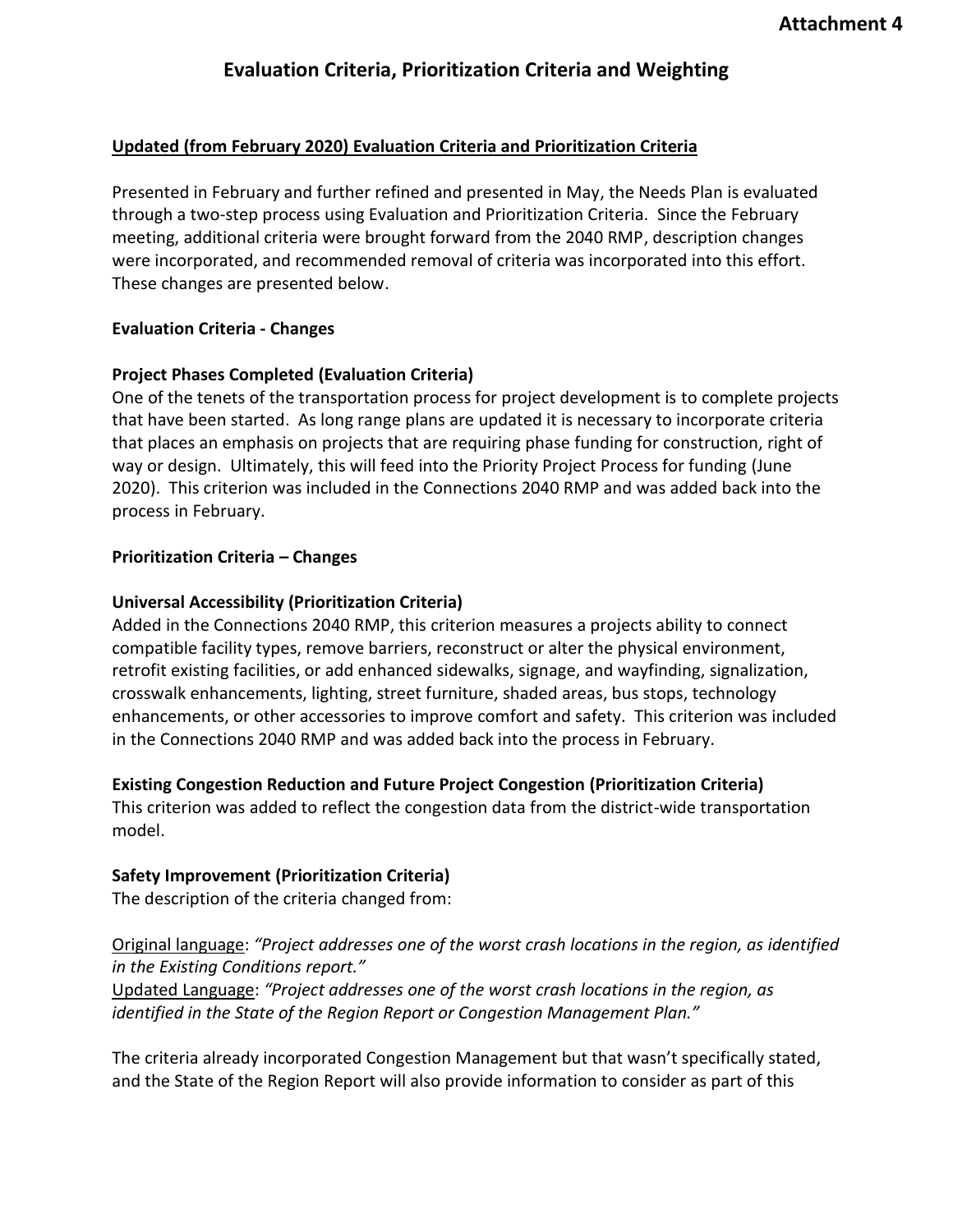criteria. Evacuation Route This criterion was moved from Evaluation Criteria to roadway specific criteria.

## **Identified Gateway (Prioritization Criteria – Removed)**

This criterion was incorporated during the 2040 RMP, and read:

*"Project is located in or adjacent to an area designated as a future gateway improvement location"*

This criterion has a varying definitions across the region and therefore the Project Team recommended its removal.

## **Weighting of the Criteria**

The weighting of criteria approach that was initiated with the Connections 2040 RMP is also being used in the development of the Connections 2045 RMP with a focus on *"finishing what was started"*. The purpose of this approach is to ensure that there is a consistency amongst the projects as they move through the RMP and into the Priority Project Process, *i.e.*, projects seeking construction are the highest priority followed by those seeking Right of Way, Design, and Project Development and Environment (PD&E), respectively.

Within the individual phases, the project may be further prioritized based on Board members preference and project scoring. For example, if there is one project seeking construction funding and three seeking Right of Way funding, the project seeking construction funding will always be ranked higher. However, the three projects seeking Right of Way can be prioritized within the "right of way" group. This approach will allow for consistency with the RMP process and the Project Prioritization Process.

Based on this approach the "Project Phases Completed" criterion has the most points (100) of any criteria, the weighting of the Evaluation Criteria is shown on **Table 1** and the Prioritization Criteria on **Table 2** (more details can be found in *Attachment 12*):

| <b>Evaluation Criteria</b>      | Weighting |
|---------------------------------|-----------|
| <b>Project Phases Completed</b> | 100       |
| Part of an Adopted Plan         | 50        |
| <b>Natural Environment</b>      | 20        |
| Social Environment              | 20        |
| <b>Totals Potential Points</b>  | 190       |

#### **Table 1 - Evaluation Criteria**